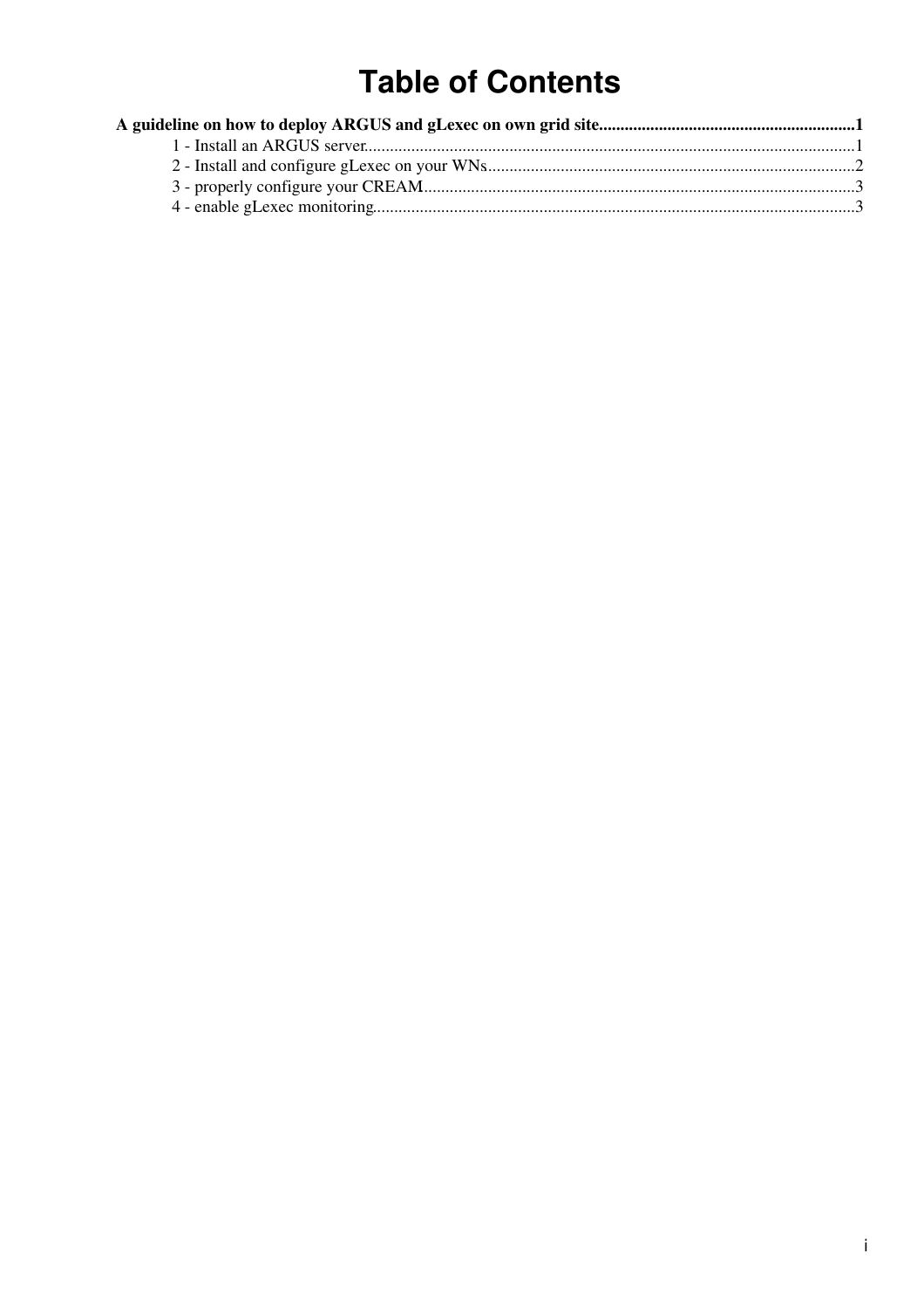# <span id="page-1-0"></span>**A guideline on how to deploy ARGUS and gLexec on own grid site**

#### It was sent the following broadcast  $\blacksquare$  It was sent the following broadcast  $\blacksquare$

Dear site admins, this message is relevant for sites supporting one or more LHC experiments, i.e. any of the VOs "alice", "atlas", "cms" or "lhcb".

These VOs submit Multi User Pilot Jobs that are foreseen to make use of the "glexec" utility to run payloads of individual users.

Deployment ----------

Please proceed with the deployment of gLExec as detailed on this page:

https://twiki.cern.ch/twiki/bin/view/LCG/GlexecDeployment

Monitoring ----------

The glexec setup of any EGI partner site can be monitored by the SAM-Nagios instance of the site's NGI or ROC:

- 1. The NGI/ROC needs to run SAM-Nagios Update-10 or later and configure it to run glexec tests (e.g. apply for "pilot" role in "ops" VO).
- 2. The \_site\_ should declare its CEs with the "gLExec" type in the GOC DB.

These matters are further explained here:

https://twiki.cern.ch/twiki/bin/view/LCG/GlexecDeployment#Monitoring\_of\_gLExec\_tests

Please apply the necessary configurations such that your CEs appear on the MyWLCG gLExec summary page (the link marked "NEW" on that page).

thereby all the sites that belong to [WLCG](http://gstat-prod.cern.ch/gstat/summary/GRID/WLCG/) federation should install gLexec on their farm and make monitor it. Here you can see how to do it

### <span id="page-1-1"></span>**1 - Install an ARGUS server**

We recommend to install the **[EMI-3 Argus](http://www.eu-emi.eu/products/-/asset_publisher/1gkD/content/argus-2)** .

Use the following **[repository settings](https://twiki.cern.ch/twiki/bin/view/EMI/GenericInstallationConfigurationEMI3#Configuring_the_use_of_EMI_3_rep)**, from the **EMI-3 generic installation and configuration guide**; there is also an **[Argus specific installation guide](https://twiki.cern.ch/twiki/bin/view/EGEE/ArgusEMIDeployment)** that you may follow to install and configure this service

The Mandatory general variables are the following

- **USERS\_CONF**
- **GROUPS\_CONF**
- **VOS** List of supported VO names
- **VO\_<vo-name>\_VOMS\_CA\_DN VOMS CA DN** for each VO name listed in **VOS**
- **VO\_<vo-name>\_VOMSES** VOMS definition for each VO name listed in **VOS**

The mandatory service specific variables can be found in **/opt/glite/yaim/examples/siteinfo/services/glite-authz\_server**

• **ARGUS\_HOST** Hostname of the Argus node

A guideline on how to deploy ARGUS and gLexec on own grid site 1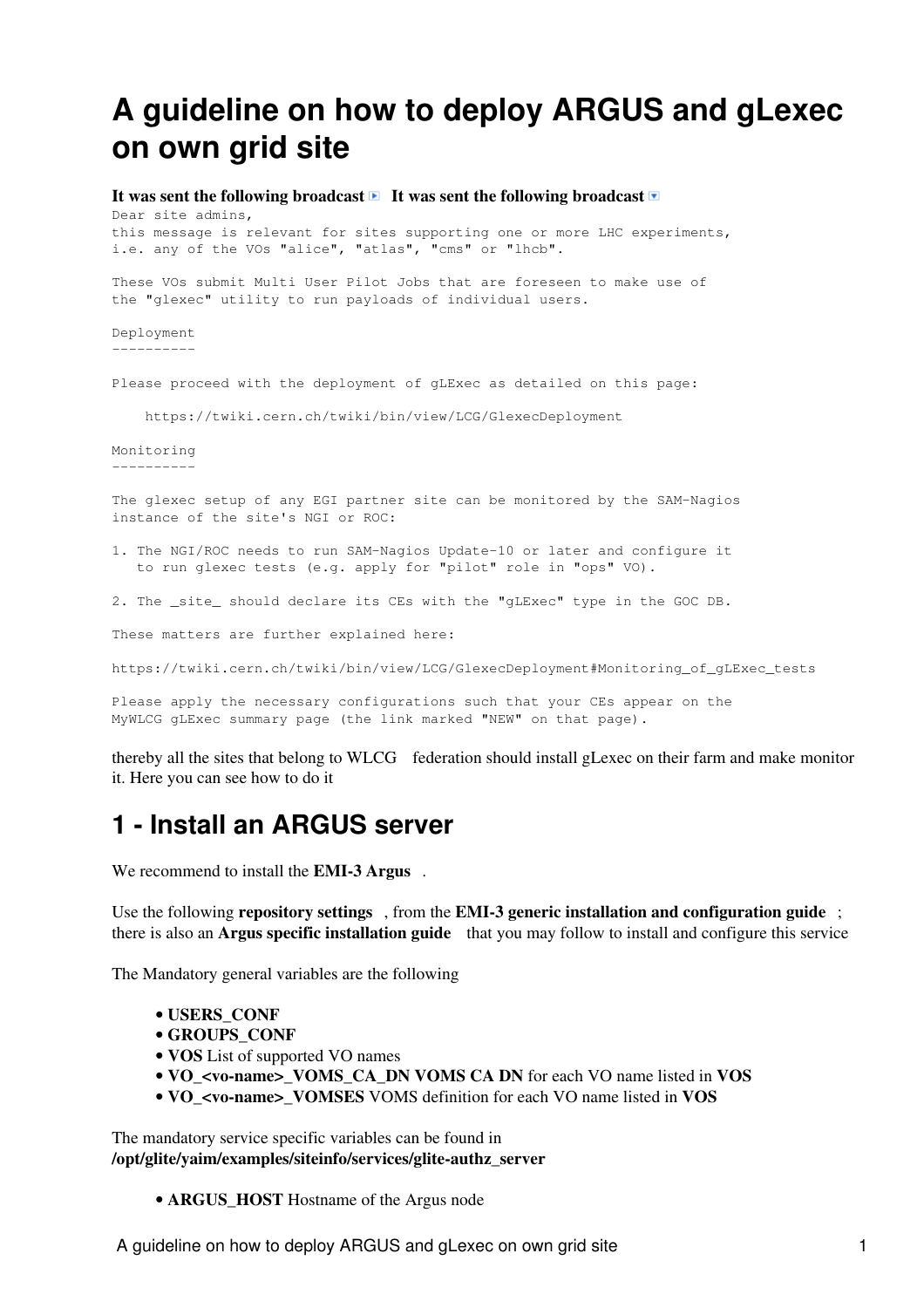#### ARGUSandGLEXECInstallations < SiteAdminCorner < TWiki

• **PAP\_ADMIN\_DN** User certificate DN of the user that will be the PAP administrator

Moreover, have a look at the [Administrators guide](https://twiki.cern.ch/twiki/pub/EMI/ArgusEMIDocumentation/emi-argus-sys_admin_guide-1.0.0.pdf) ore [here](https://twiki.cern.ch/twiki/bin/view/EGEE/AuthorizationFramework) in order to see how to create and manage the authorization policies (an example will be provided soon).

Briefly the steps are the following:

- **Installation**: yum install emi-argus
- Configuration create a site.def with only the **[mandatory variables](https://twiki.cern.ch/twiki/bin/view/EGEE/ArgusEMIYaimConfiguration)** (and in case some of the default ones if you need a different value for them)
- Yaim: **/opt/glite/yaim/bin/yaim -c -s site-info.def -n ARGUS\_server**
- At this point, the Argus services (PAP, PDP andP PEP Server, see [Authorization Framework](https://twiki.cern.ch/twiki/bin/view/EGEE/AuthorizationFramework)) must be configured, up and running:
	- ♦ information on [The Simplified Policy Language](https://twiki.cern.ch/twiki/bin/view/EGEE/SimplifiedPolicyLanguage) .
	- $\bullet$  information on [pap-admin command line interface](https://twiki.cern.ch/twiki/bin/view/EGEE/AuthZPAPCLI).
	- ♦ this is an example on the rules to set:

```
# pap-admin lp
```

```
default (local):
resource "http://cnaf.infn.it/igi-bologna" {
     obligation "http://glite.org/xacml/obligation/local-environment-map" {
 }
     action ".*" {
        rule permit { vo="ops" }
         rule permit { vo="dteam" }
        rule permit { vo="infngrid" }
        rule permit { vo="comput-er.it" }
        rule permit { vo="gridit" }
        rule permit { vo="igi.italiangrid.it" }
        rule permit { vo="drihm.eu" }
        rule deny { vo="enmr.eu" }
     }
}
resource "http://authz-interop.org/xacml/resource/resource-type/wn" {
     obligation "http://glite.org/xacml/obligation/local-environment-map" {
     }
     action "http://glite.org/xacml/action/execute" {
         rule permit { fqan="/ops/Role=pilot" }
     }
}
```
### <span id="page-2-0"></span>**2 - Install and configure gLexec on your WNs**

We suggest you upgrade the WNs to EMI-3 so you install the [latest gLExec version](http://www.eu-emi.eu/releases/emi-3-montebianco/products/-/asset_publisher/5dKm/content/glexec-wn-1).

Briefly the steps are the following:

- **Installation**: yum install glexec-wn yaim-glexec-wn
- **Configuration**: set at least the **mandatory variables** (and in case some of the default ones if you need a different value for them)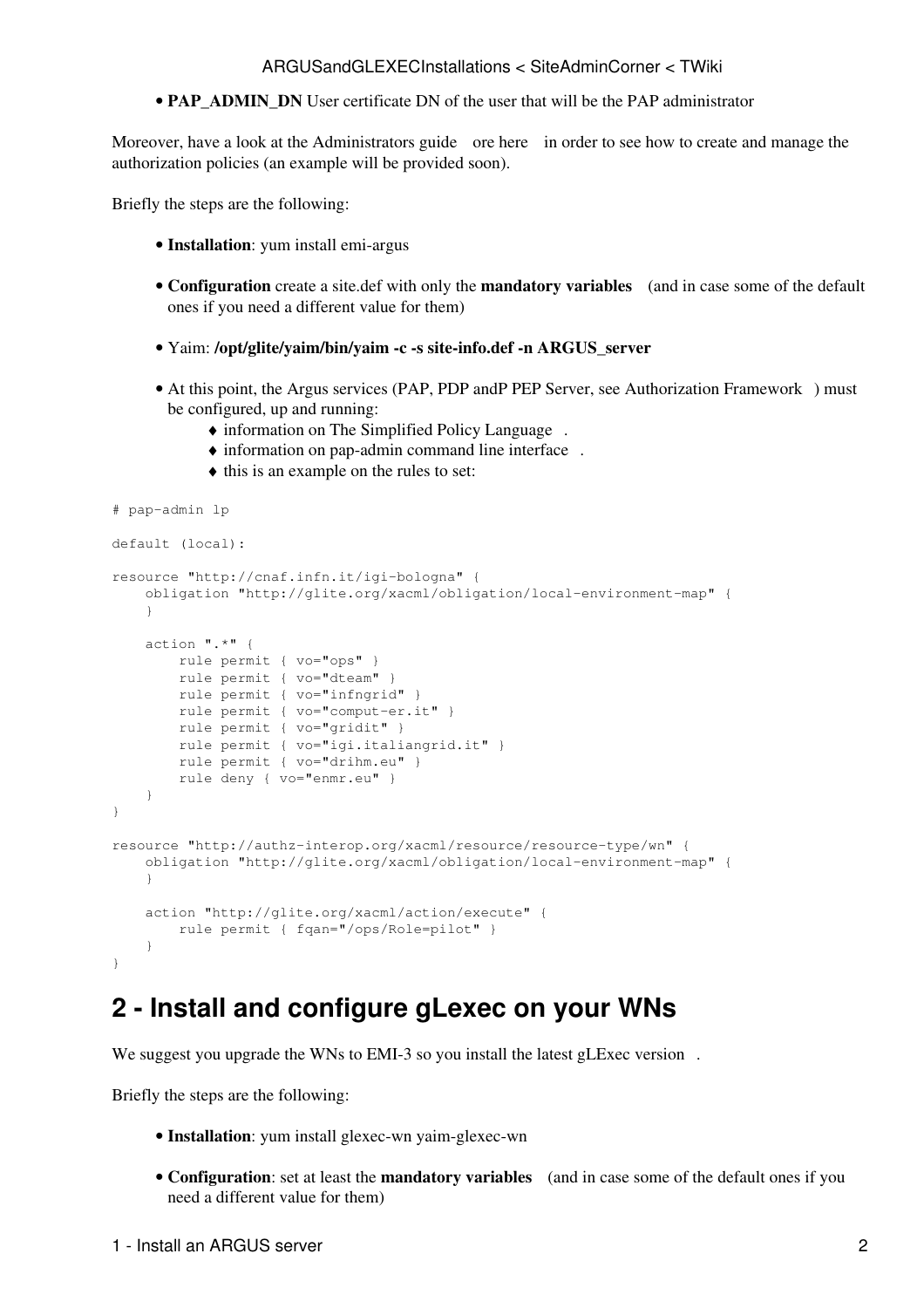#### ARGUSandGLEXECInstallations < SiteAdminCorner < TWiki

tipically set the following in services/glite-glexec\_wn: GLEXEC\_WN\_SCAS\_ENABLED="no"

GLEXEC\_WN\_ARGUS\_ENABLED="yes"

GLEXEC WN OPMODE="setuid"

• Yaim: (example of WN with torque and MPI) /opt/glite/yaim/bin/yaim -c -s site-info.def -n MPI WN -n WN -n TORQUE client -n GLEXEC wn

## <span id="page-3-0"></span>3 - properly configure your CREAM

You have to properly set 3 yaim variable in the site def related to CREAM/ARGUS interaction

```
• USE ARGUS
```
- · ARGUS\_PEPD\_ENDPOINTS
- · CREAM\_PEPC\_RESOURCEID

Here an exeample on how to set them:

```
# ARGUS authorisation framework control #
```
# Set USE\_ARGUS to yes to enable the configuration of ARGUS USE\_ARGUS=yes

# In case ARGUS is to be used the following should be set # The ARGUS service PEPD endpoints as a space separated list: #ARGUS\_PEPD\_ENDPOINTS="http://pepd.example.org:8154/authz" ARGUS\_PEPD\_ENDPOINTS="https://arguto.cnaf.infn.it:8154/authz"

```
# ARGUS resource identities: The resource ID can be set
# for the cream CE, WMS and other nodes respectively.
# If a resource ID is left unset the ARGUS configuration
# will be skipped on the associated node.
# CREAM_PEPC_RESOURCEID=urn:mysitename.org:resource:ce
# WMS_PEPC_RESOURCEID=urn:mysitename.org:resource:wms
# GENERAL PEPC_RESOURCEID=urn:mysitename.org:resource:other
CREAM_PEPC_RESOURCEID="http://cnaf.infn.it/igi-bologna"
```
Don't forget to set in CE CAPABILITY the glexec parameter, for example:

CE\_CAPABILITY="CPUScalingReferenceSI00=1039 glexec"

Then reconfigure with yaim your CREAM as usual

# <span id="page-3-1"></span>4 - enable gLexec monitoring

go on https://goc.egi.eu/portal/index.php and add the service endpoint "gLExec" to your CREAM

-- AlessandroPaolini - 2013-10-25

This topic: SiteAdminCorner > ARGUSandGLEXECInstallations Topic revision: r5 - 2014-02-13 - AlessandroPaolini

**T** TWiki Copyright  $\odot$  2008-2022 by the contributing authors. All material on this collaboration platform is the property of the contributing authors.

2 - Install and configure gLexec on your WNs